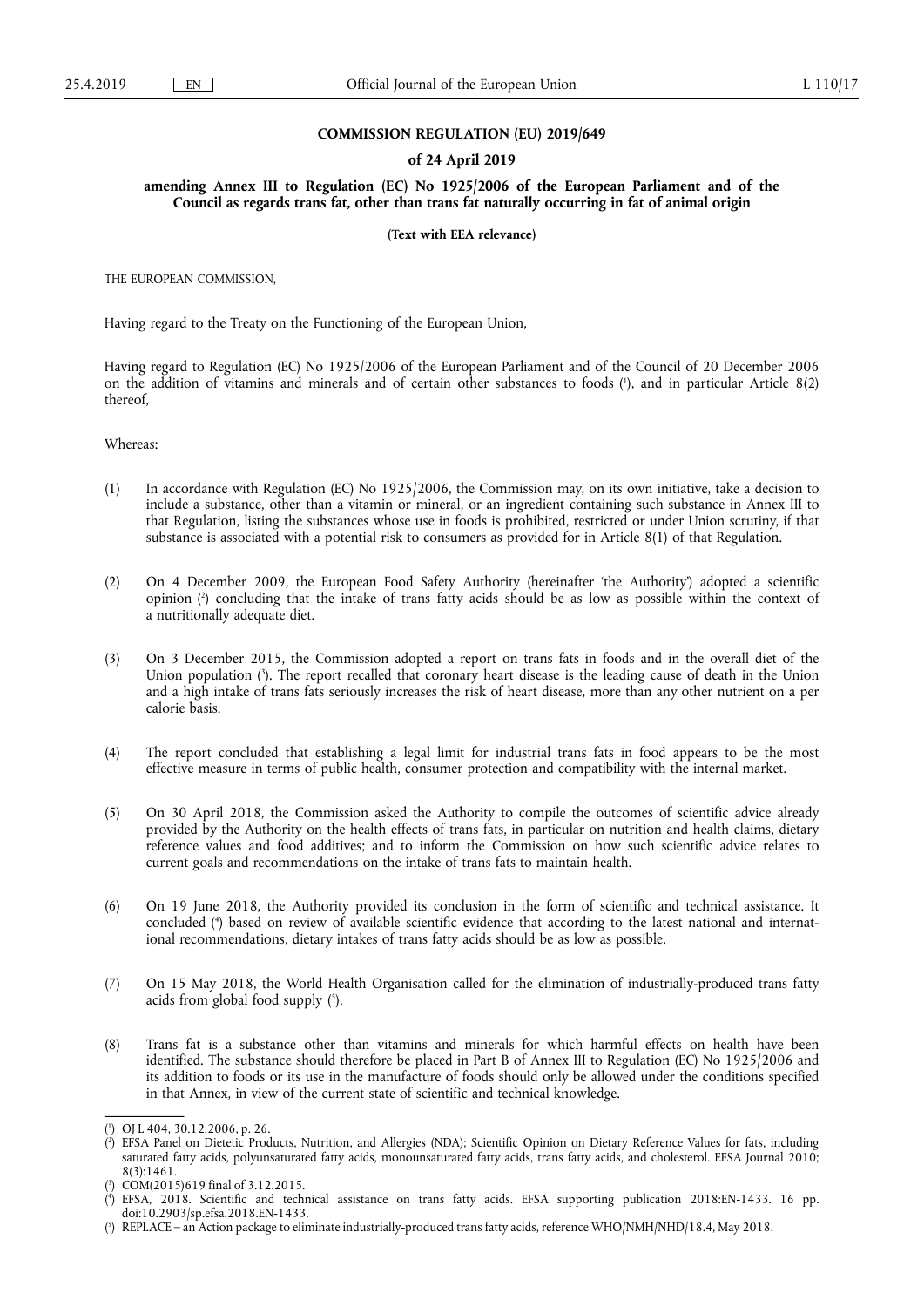- (9) The definitions of 'fat' and of 'trans fat' set out in Annex I of Regulation (EC) No 1169/2011 of the European Parliament and of the Council (\*) and of 'retail' set out in Article 3(7) of Regulation (EC) No 178/2002 of the European Parliament and of the Council ( 7 ) should apply to the relevant terms in Part B of Annex III to Regulation (EC) No 1925/2006.
- (10) In order to facilitate the application of this Regulation, it is necessary to require from food business operators supplying food to other food business operators with the exception of retailers, to provide them with the information on the amount of trans fat, other than trans fat naturally occurring in fat of animal origin, where that amount exceeds 2 grams per 100 grams of fat.
- (11) In order to enable food business operators to adapt to the new requirements which will result from this Regulation, appropriate transitional measures should be adopted.
- (12) Regulation (EC) No 1925/2006 should therefore be amended accordingly.
- (13) The measures provided for in this Regulation are in accordance with the opinion of the Standing Committee on Plants, Animals, Food and Feed,

HAS ADOPTED THIS REGULATION:

### *Article 1*

The content of trans fat, other than trans fat naturally occurring in fat of animal origin, in food intended for the final consumer and food intended for supply to retail, shall not exceed 2 grams per 100 grams of fat.

## *Article 2*

Food business operators supplying other food business operators with food not intended for the final consumer or not intended for supply to retail, shall ensure that supplied food business operators are provided with information on the amount of trans fat, other than trans fat naturally occurring in fat of animal origin, where that amount exceeds 2 grams per 100 grams of fat.

#### *Article 3*

Part B of Annex III to Regulation (EC) No 1925/2006 is amended in accordance with the Annex to this Regulation.

### *Article 4*

This Regulation shall enter into force on the twentieth day following that of its publication in the *Official Journal of the European Union*.

Food which does not comply with this Regulation may continue to be placed on the market until 1 April 2021.

<sup>(</sup> 6 ) Regulation (EU) No 1169/2011 of the European Parliament and of the Council of 25 October 2011 on the provision of food information to consumers, amending Regulations (EC) No 1924/2006 and (EC) No 1925/2006 of the European Parliament and of the Council, and repealing Commission Directive 87/250/EEC, Council Directive 90/496/EEC, Commission Directive 1999/10/EC, Directive 2000/13/EC of the European Parliament and of the Council, Commission Directives 2002/67/EC and 2008/5/EC and Commission Regulation (EC) No 608/2004 (OJ L 304, 22.11.2011, p. 18).

<sup>(</sup> 7 ) Regulation (EC) No 178/2002 of the European Parliament and of the Council of 28 January 2002 laying down the general principles and requirements of food law, establishing the European Food Safety Authority and laying down procedures in matters of food safety (OJ L 31, 1.2.2002, p. 1).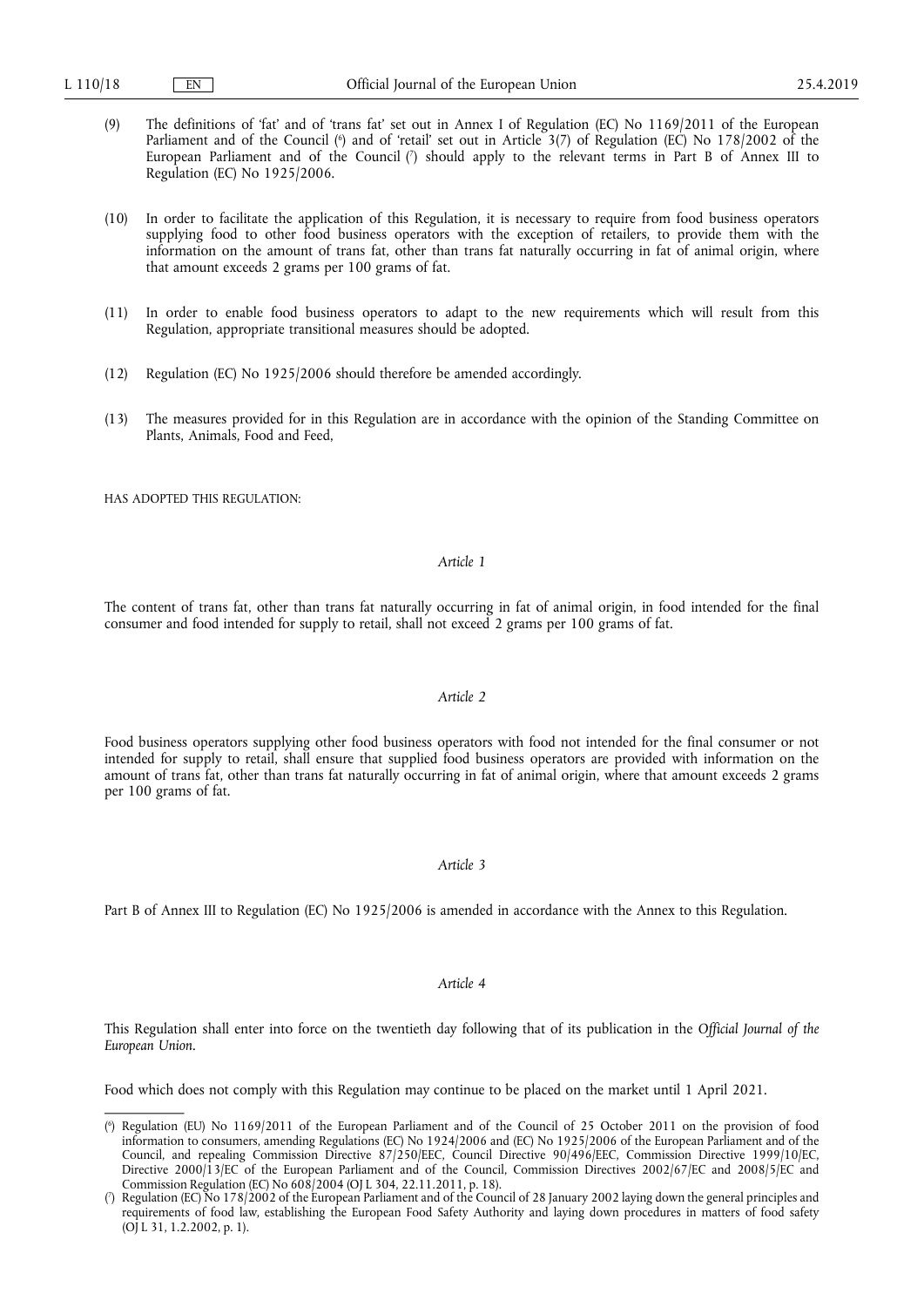This Regulation shall be binding in its entirety and directly applicable in all Member States.

Done at Brussels, 24 April 2019.

*For the Commission The President*  Jean-Claude JUNCKER